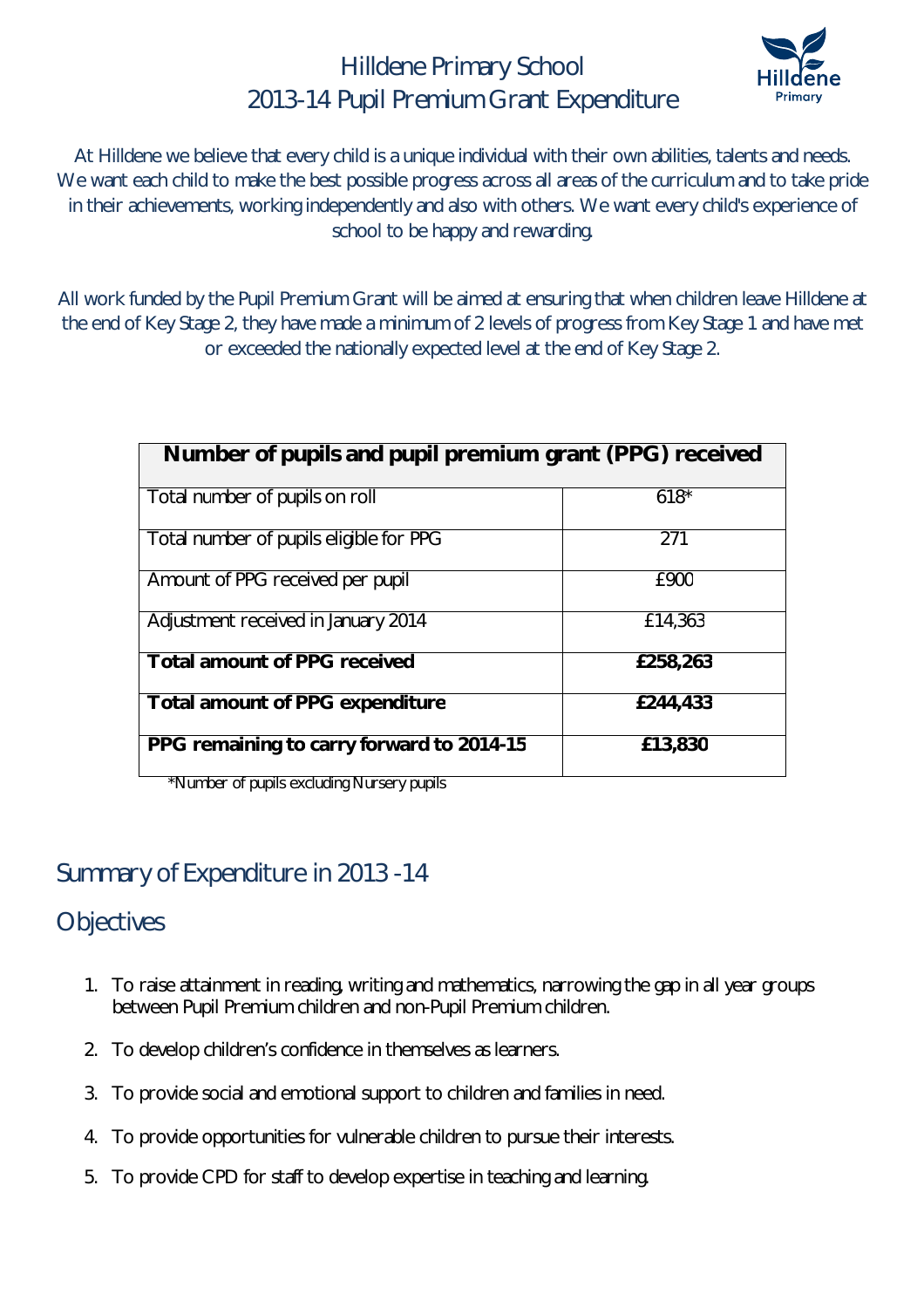## Hilldene Primary School 2013-14 Pupil Premium Grant Expenditure



# Summary of expenditure and actions taken:

| <b>Item/Project</b>                                                                                                                   | Cost     | <b>Objective</b>                                                                                                                                                                                           | $%$ of       |
|---------------------------------------------------------------------------------------------------------------------------------------|----------|------------------------------------------------------------------------------------------------------------------------------------------------------------------------------------------------------------|--------------|
|                                                                                                                                       |          |                                                                                                                                                                                                            | <b>Spend</b> |
| <b>Additional teaching</b><br>staff in Y1-Y5<br>providing daily<br>intervention in<br>Literacy,<br>Mathematics and<br>Speech therapy. | £138,964 | To raise attainment in<br>reading, writing and<br>mathematics to narrow<br>the gap between Pupil<br>Premium children and<br>non-Pupil Premium<br>children.                                                 | 56.9%        |
| Shared funding for<br><b>H/School Support</b><br><b>Workers</b> and<br><b>Learning Mentors</b>                                        | £64,732  | To provide social and<br>emotional support to<br>pupils and their families.                                                                                                                                | 26.5%        |
| One to one/two<br>tuition for 75<br>identified children in<br>$Y1 - Y6$ 10 hours<br>each in Literacy<br>and/or Mathematics            | £13,312  | Children to develop<br>confidence in themselves<br>as learners through<br>personalised support.<br>To narrow the<br>attainment gap between<br>Pupil Premium children<br>and non-Pupil Premium<br>children. | 5.4%         |
| <b>Express Yourself</b><br>Drama programme<br>for identified<br>children/year<br>groups.                                              | £12,425  | All children to develop<br>confidence to express<br>themselves more as<br>learners.                                                                                                                        | 5%           |
| Provision for<br>vulnerable children<br>during school<br>holidays                                                                     | £10,000  | To provide opportunities<br>for children to pursue<br>their interests and attend<br>holiday clubs.                                                                                                         | 4.1%         |
| Staff development                                                                                                                     | £5,000   | To provide training<br>opportunities for staff to<br>develop expertise in<br>teaching and learning.                                                                                                        | 2%           |
| <b>Total</b>                                                                                                                          | £244,433 |                                                                                                                                                                                                            |              |